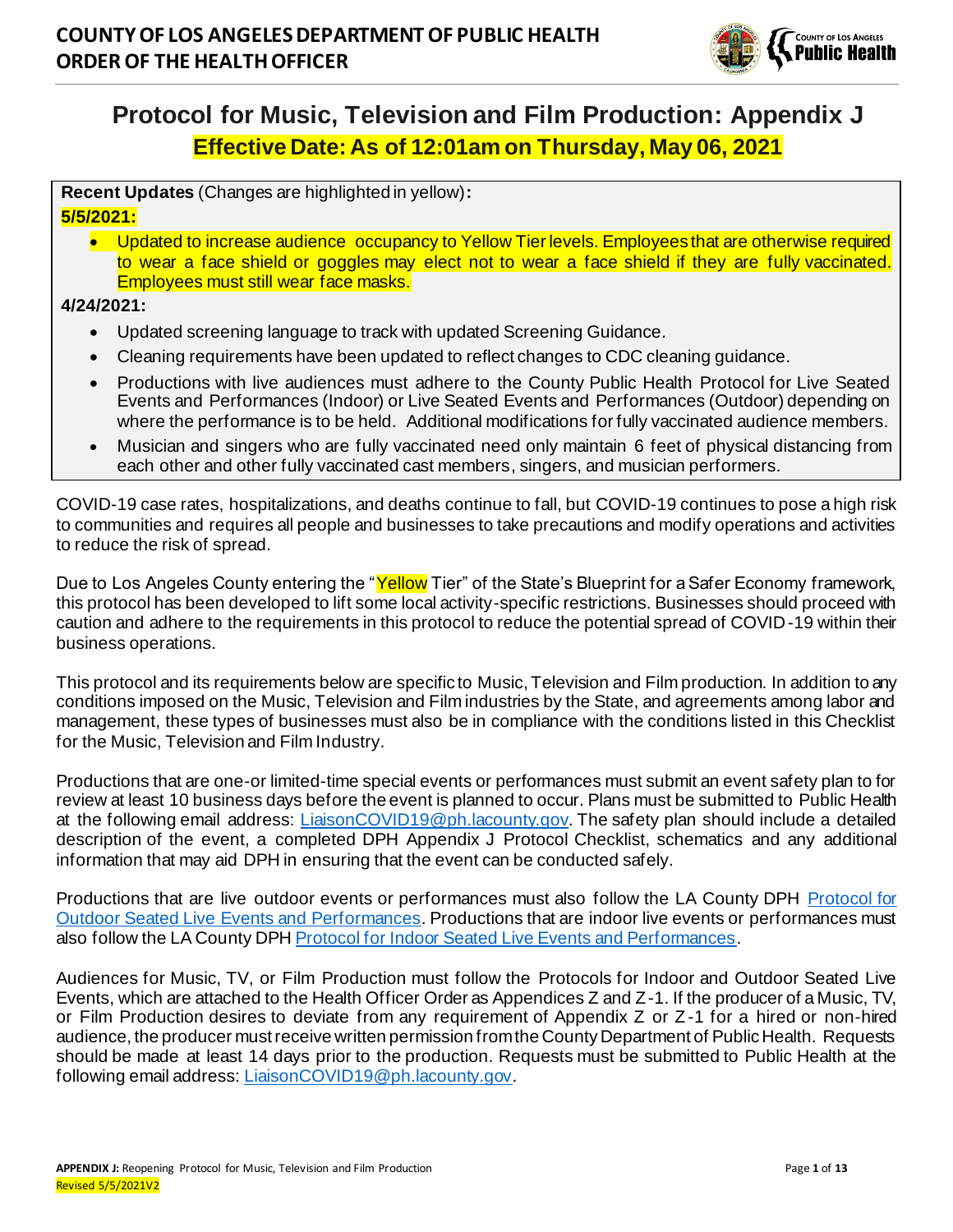

Additional protocols relevant to areas of Music, Television and Film Production must also be followed:

- Restaurants and bars
- Retail Operations
- Office Spaces
- Warehouse and Manufacturing
- Construction

Please note: This document may be updated as additional information and resources become available so be sure to check the LA County website http://www.ph.lacounty.gov/media/Coronavirus/ regularly for any updates to this document.

This checklist covers:

- (1) Workplace policies and practices to protect employee health
- (2) Measures to ensure physical distancing
- (3) Measures to ensure infection control
- (4) Communication with employees and the public
- (5) Measures to ensure equitable access to critical services

These five key areas must be addressed as your facility develops any reopening protocols.

#### **All businesses covered by this guidance must implement all applicable measures listed below and be prepared to explain why any measure that is not implemented is not applicable to the business.**

| <b>Business name:</b>    |  |  |
|--------------------------|--|--|
| <b>Facility Address:</b> |  |  |
| <b>Date Posted:</b>      |  |  |

### **A. WORKPLACE POLICIES AND PRACTICES TO PROTECT EMPLOYEE HEALTH (CHECK ALL THAT APPLY TO THE FACILITY)**

 $\Box$  Any employee who can carry out their work duties from home has been directed to do so.

❑ A workplace COVID-19 Compliance Officer (C19CO) or Officers has been designated. The C19CO is responsible for establishing and enforcing COVID-19 safety protocols, training staff on protocols, and monitoring compliance. If feasible, experts with experience in infection control are consulted in creating and reviewing infection control protocols for new Music, Television and Film productions, to revise established protocols, and generally provide consultation for the C19CO. The C19CO maintains, secures, and protects the privacy of any records created during their work. The C19CO should be on site whenever possible when production work is being performed, particularly during on-site or on-location filming. The C19CO supports:

- o Employee, vendor and visitor health check processes upon arrival at the workplace. Records must be kept private and secure at all times.
- o Management of complaints and suggestions for improving COVID-19 related procedures.
- $\circ$  Protocol and workflow assessment for all work to assure physical distancing, infection control, and disinfection.
- o Procedures for an employee with signs compatible with COVID-19, and/or an employee who tests positive for COVID-19.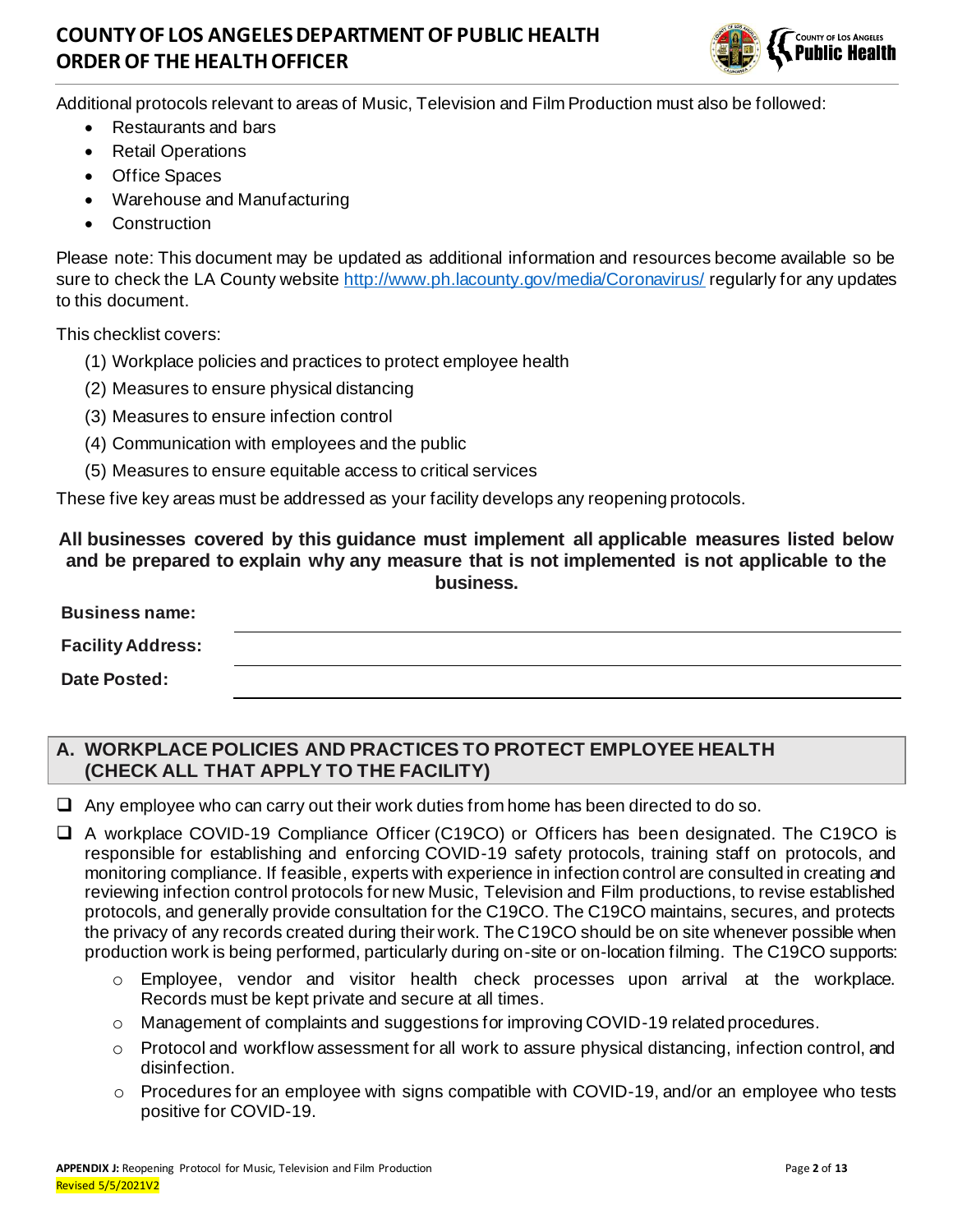

- ❑ Workplace provides all personal protective equipment (PPE) and infection prevention supplies needed on the job, including face masks, hand sanitizer, disinfectants, and (when needed) gloves, mobile handwashing stations, and other equipment and supplies.
- ❑ All employees and visitors are required to wear an appropriate face mask whenever they are in contact with others unless the production activity does not allow for the wearing of a face mask. These instances should be of short duration and with as much physical distancing as possible.
- ❑ Vulnerable staff (those above age 65, those with chronic health conditions) are assigned work that can be done from home whenever possible.
- ❑ All employees have been told not to come to work if they have symptoms consistent with COVID-19, have tested positive for COVID-19 or have been in contact with a case of COVID-19 and to follow DPH guidance for self-isolation or quarantine as applicable.
- ❑ Employee screenings are conducted before employees, vendors, contractors, delivery personnel, and other support personnel may enter the workspace, in accordance with the LACDPH Entry Screening quidance. Checks must include a check-in concerning cough, shortness of breath, difficulty breathing and fever or chills and if the employee is currently under isolation or quarantine orders. These checks can be done remotely or in person upon the employees' arrival. A temperature check should also be done at the worksite if feasible.
	- $\circ$  Negative Screen (Cleared). If the person has no symptom(s) and no contact with a known COVID-19 case in the last 10 days, they can be cleared to enter for work that day.
	- o Positive Screen (Not Cleared):
		- If the person was not fully vaccinated<sup>1</sup> against COVID-19 and had contact with a known COVID-19 case in the last 10 days or is currently under quarantine orders, they may not enter and must be sent home immediately to quarantine at home. Provide them with the quarantine instructions found at ph.lacounty.gov/ covidquarantine.
		- **■** If the person is showing any of the symptoms noted above or is currently under isolation orders, they may not enter and must be sent home immediately to isolate at home. Provide them with the isolation instructions found at ph.lacounty.gov/covidisolation.
- ❑ Workers are provided information on employer or government-sponsored leave benefits the employee may be entitled to receive that would make it financially easier to stay at home. See additional information on government programs supporting sick leave and worker's compensation for COVID-19, including employee's sick leave rights under the 2021 COVID-19 Supplemental Paid Sick Leave Law.
- ❑ Work processes are reconfigured to the extent possible to increase opportunities for employees to work from home.
- ❑ Testing. Pre-employment testing for the SARS-CoV-2 virus by polymerase chain reaction (PCR) is required for all music, TV, and Film productions, including short-term or one-time productions, with the sample collected no more than 48-72 hours before starting work. Weekly PCR testing of all cast, talent, performers and crew is required during ongoing productions, at minimum. It is recommended that cast and performers engaging in higher-risk activity, such as close-contact scenes without face masks, especially work involving yelling or singing, should be tested by PCR more often than once weekly.

Any and all testing programs are the responsibility of the employer and should benefit from the guidance of a medical professional.

- ❑ Upon being informed that one or more employees test positive for, or has symptoms consistent with COVID-19 (case), the employer shall have a plan for response, following guidance required by Los Angeles County, to include:
	- o Send the sick employee home immediately. If they have symptoms of serious illness such as trouble breathing, pressure or pain in the chest, bluish lips or they appear confused, call 911. They should

<sup>&</sup>lt;sup>1</sup> People are considered fully vaccinated against COVID-19 two (2) weeks or more after they have received the second dose in a 2-dose series (e.g., Pfizer-BioNTech or Moderna), or two (2) weeks or more after they have received a single-dose vaccine (e.g., Johnson and Johnson [J&J]/Janssen).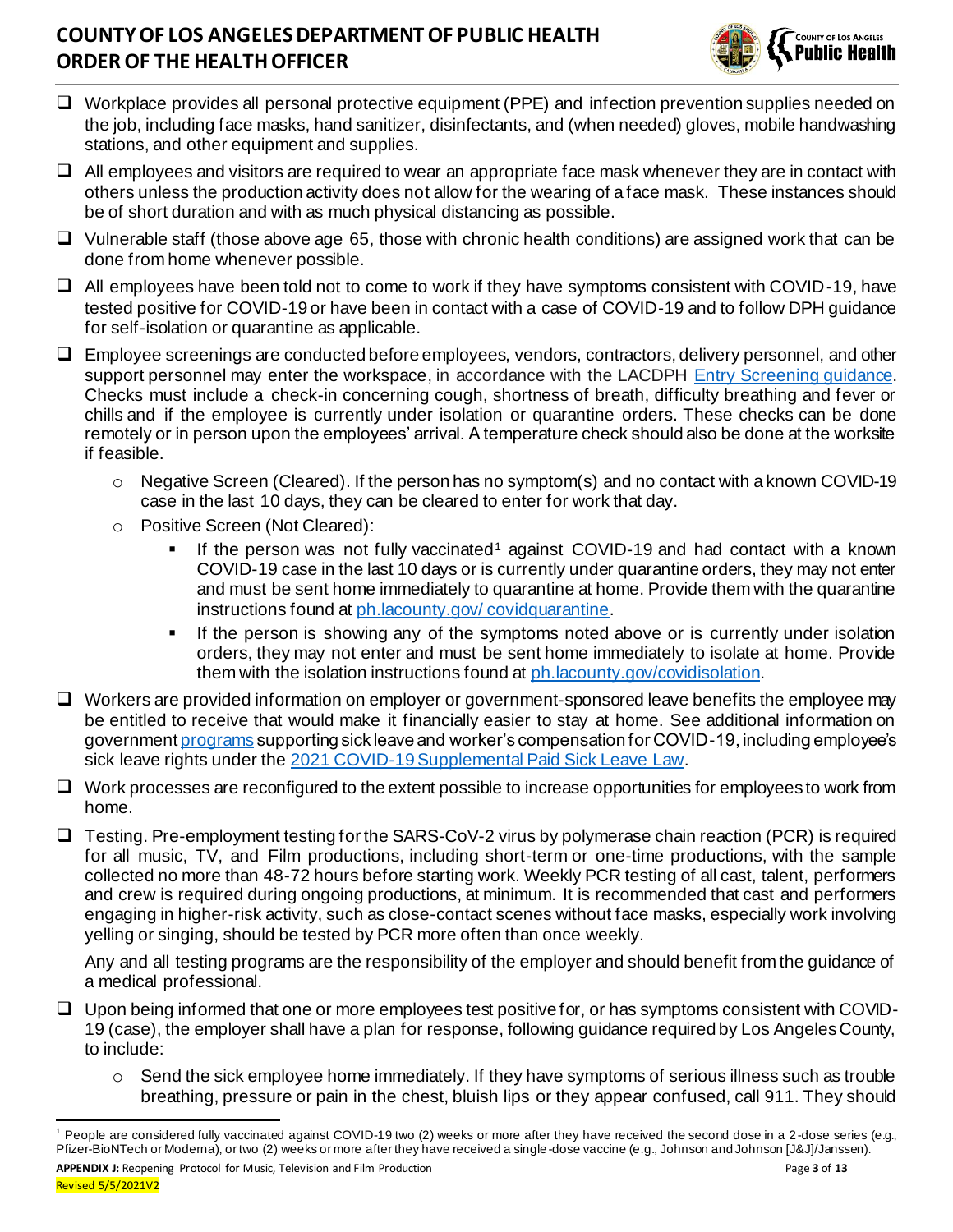

speak with their physician about their symptoms and determine the need for testing for COVID-19.

- The employee is not allowed to return until their fever has resolved without the use of fever reducing medications for at least 24 hours and their symptoms are improving, with a minimum absence of ten (10) days from the start of their symptoms.
- An employee that tests positive for the SARS-CoV-2 virus but is not showing any symptoms, is not allowed to return until 10 days have passed starting from the date that the testing sample was collected.
- **EXECONSTANT CONSTANT CONSTANT IN A LOGGIST CONSTANT III** Consider alternately if the employee can do so.
- Perform a cleaning and disinfection of all areas touched by the ill or infected employee.
- Identify any cast, crew or others that had close contact with the ill employee. See the quarantine guide (http://ph.lacounty.gov/covidquarantine) for definitions of close contacts and what they must do. The name of the ill employee must not be disclosed, and medical privacy must be maintained.
- ❑ The employer's plan should consider a protocol for all quarantined employees to have access to or be tested for COVID-19 in order to determine whether there have been additional workplace exposures, which may require additional COVID-19 control measures. Note that a negative PCR test (test for genetic material on nasal/throat/saliva sample) only shows that there was no virus in the sample at the time of the test. Individuals that test negative must still complete their full 10 days of quarantine and must continue to monitor their health for a full 14 days. Individuals who complete a 10-day quarantine must continue to wear their face mask and maintain physical distancing from others for the full 14 days. Cast members and/or musicians who are part of an established ongoing surveillance testing program, and who tested negative **within 48 hours before** their 10th day of quarantine, may remove face masks during performances, but must keep them on at other times. They should maintain physical distancing throughout performances as much as possible. Hair, makeup, wardrobe, and audio crew that must work closely with others that are in days 11-14 of an exposure quarantine, and that had a negative PCR test within 48 hours of Day 10, may work closely with cast only if absolutely essential to be working during that time, and must wear face masks and face shields the entire time while on set.
- ❑ If the producer, director, showrunner, owner, manager, or operator knows of three (3) or more cases of COVID-19 within the workplace within a span of 14 days the employer must report this cluster to the Department of Public Health at (888) 397-3993 or (213) 240-7821, or on-line at www.redcap.link/covidreport. If a cluster is identified at a worksite, the Department of Public Health will initiate a cluster response which includes providing infection control guidance and recommendations, technical support and site -specific control measures. A public health case manager will be assigned to the cluster investigation to help guide the facility response.
- ❑ Employees (including staff, cast, crew, vendors, and clients) who have contact with others are offered, at no cost, an appropriate face mask that covers the nose and mouth. The mask is to be worn, covering both the nose and mouth, by the employee at all times during the workday when in contact or likely to come into contact with others. Employees who have been instructed by their medical provider that they should not wear a face mask should wear a face shield with a drape on the bottom edge, to be in compliance with State directives, as long as their condition permits it. A drape that is form fitting under the chin is preferred. Masks with one-way valves should not be used.
- $\Box$  Employees are instructed to wash or replace their face masks daily.
- $\Box$  All workstations are separated by at least six feet.
- ❑ Break rooms, restrooms, and other common areas are disinfected at the below frequency, but no less than once per day during operating hours, on the following schedule:
	- $\circ$  Distribution area
	- $\circ$  Make up/ Hair and Costume areas
	- $\circ$  Cast Green Rooms or trailers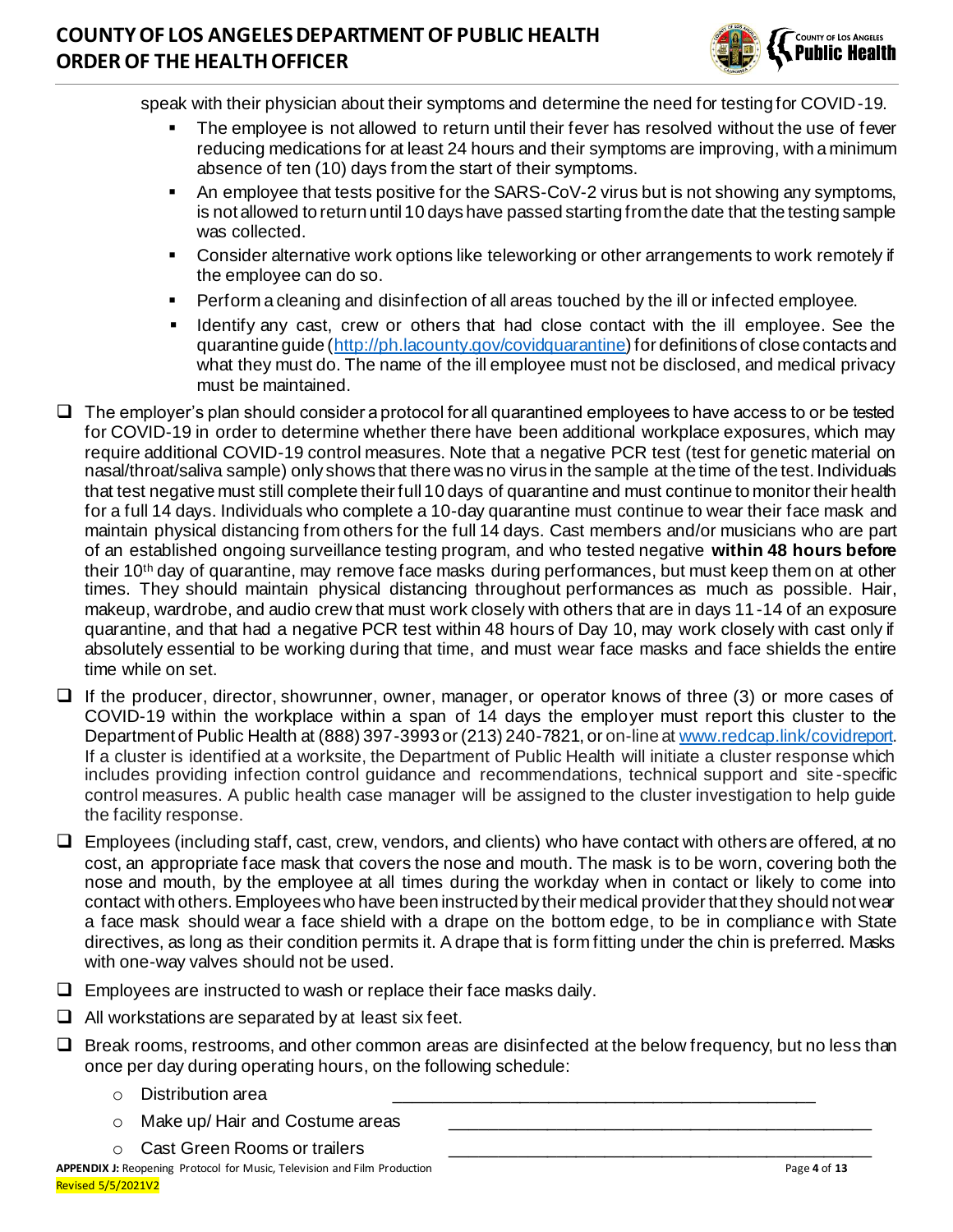

- $\circ$  Break rooms
- o Restrooms \_\_\_\_\_\_\_\_\_\_\_\_\_\_\_\_\_\_\_\_\_\_\_\_\_\_\_\_\_\_\_\_\_\_\_\_\_\_\_\_\_\_\_\_
- o Other \_\_\_\_\_\_\_\_\_\_\_\_\_\_\_\_\_\_\_\_\_\_\_\_\_\_\_\_\_\_\_\_\_\_\_\_\_\_\_\_\_\_\_\_
- $\Box$  Breaks are staggered to ensure that six (6) feet between employees can be maintained in break rooms or other common areas such as background cast members' waiting rooms at all times.
- ❑ Employees are prohibited from eating or drinking anywhere other than in designated areas to assure that masks are worn consistently and correctly. Cast and crew must eat and drink at designated set areas with staggered schedules.

\_\_\_\_\_\_\_\_\_\_\_\_\_\_\_\_\_\_\_\_\_\_\_\_\_\_\_\_\_\_\_\_\_\_\_\_\_\_\_\_\_\_\_\_\_\_\_\_\_\_\_\_\_\_\_\_\_\_\_\_\_\_\_\_\_\_\_\_\_\_\_\_\_\_\_\_\_\_\_\_\_

\_\_\_\_\_\_\_\_\_\_\_\_\_\_\_\_\_\_\_\_\_\_\_\_\_\_\_\_\_\_\_\_\_\_\_\_\_\_\_\_\_\_\_\_\_\_\_\_\_\_\_\_\_\_\_\_\_\_\_\_\_\_\_\_\_\_\_\_\_\_\_\_\_\_\_\_\_\_\_\_\_

- $\Box$  Disinfectant and related supplies are available to employees at the following location(s):
- ❑ Hand sanitizer effective against COVID-19 is available to all employees at the following location(s):
- $\Box$  Employees are allowed frequent breaks to wash their hands.
- $\Box$  A copy of this protocol has been distributed to each employee.
- ❑ Each worker is assigned their own tools, equipment and defined workspace as much as possible. Sharing held items is minimized or eliminated.
- ❑ All shared equipment, microphones, and tools must be disinfected at least once per day during business hours using EPA approved disinfectants.
- $\Box$  All shared clothing must be cleaned after each use.
- $\Box$  All wigs or other shared prosthetics must be disinfected after each use.
- ❑ All policies described in this checklist other than those related to terms of employment are applied to staff of delivery and any other companies who may be on the premises as third parties.
- ❑ Training sessions on COVID-19 are provided and documented for all employees including information about the virus and all required safety measures.
- ❑ Live Audiences:
	- o Audiences for Music, TV, or Film Production must follow the Protocols for Indoor and Outdoor Seated Live Events, which are attached to the Health Officer Order as Appendices Z and Z-1.
	- $\circ$  Audience members must be masked at all times; In order to remove masks while filming, everyone on the set and in the audience must be fully vaccinated or tested, and the duration of the filming with removal of masks by audience members is 15 minutes or less over a 24-hour period.
	- o Seating must be assigned.
	- o *Outdoor Audiences***:** If a live audience is used for an outdoor production, the LA County DPH Protocol for Outdoor Seated Live Events and Performances must be followed.
		- Attendance at Outdoor Seated Live Events in Yellow Tier is limited to a maximum 67% of total venue capacity as determined by applicable building or fire code.
		- It is strongly recommended that audience members do not eat or drink while seated in the audience.
	- o *Indoor Audiences***:** If a live audience is used for an indoor production, the LA County DPH Protocol for Indoor Seated Live Events and Performances must be followed.
		- Venues that seat up to1,500 persons: Maximum occupancy is 25% of capacity or 300 people, whichever is fewer. Venues of this size may open at 50% occupancy if ALL audience members either show a recent negative test result or show proof of full vaccination. (See below for documentation details.)
		- Venues that seat more than 1,500 persons: Maximum occupancy is 10% of capacity or 2,000,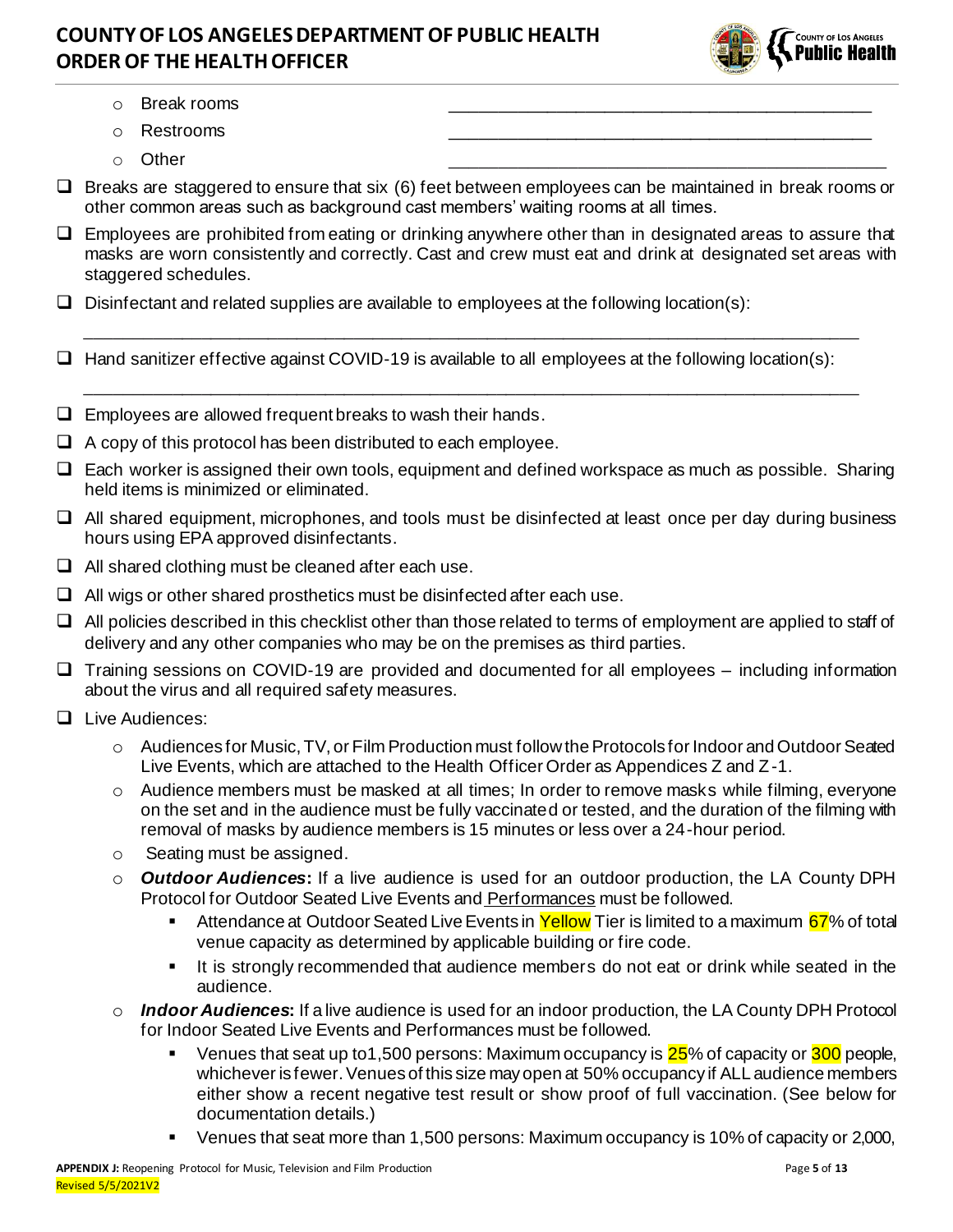

whichever is fewer. Venues of this size may open at  $50\%$  of capacity if all audience members either show a recent negative test result or show proof of full vaccination. (See below for documentation details.)

- No food or drink may be consumed by audience members when indoors.
- o If hired, or non-hired audience members who are not fully vaccinated are used, they need to be seated such that they maintain physical distancing of at least 6 feet between each audience member or each household and always wear a face mask. It is strongly recommended that hired audiences who are made up of individuals that are not fully vaccinated be seated outdoors rather than indoors.
- o **Fully Vaccinated Audience Members:** Productions that choose to hire or use audience members that are fully vaccinated must follow the following guidelines:
	- People are considered fully vaccinated for COVID-19 at ≥2 weeks after they have received the second dose in a 2-dose series (Pfizer-BioNTech or Moderna), or ≥2 weeks after they have received a single dose vaccine (Johnson and Johnson [J&J]/Janssen).
	- **•** The following are acceptable for the employee to show their employer or audience member to provide to the producer as proof of full vaccination for COVID-19: Vaccination card (which includes name of person vaccinated, type of vaccine provided and date last dose administered) OR a photo of a vaccination card as a separate document OR a photo of the employee's vaccine card stored on a phone or electronic device OR documentation of full vaccination from a healthcare provider (which includes name of person vaccinated and confirms that the person is fully vaccinated for COVID-19). Non-employee audience members must also show the producer a photo ID with proof of full vaccination.
- o **Fully Vaccinated Seating**: Productions may choose to establish separate seating areas for hired or non-hired audience members that are fully vaccinated. Fully Vaccinated-only sections must be separate, distinct, and clearly marked from any other section of the venue that is set aside for the seating of tested or non-tested attendees. In Fully Vaccinated-only Seating Sections:
	- Individuals in the do not have to be physically distanced. Face masks are required.
	- **EXED Individuals may be seated at full capacity within that section only. Suites may also operate at all standard Figures** 100% of suite capacity if all guests show proof of full vaccination. However, capacity for the venue must not exceed established limits established.
	- **There must be at least 6 feet of distance between the Fully Vaccinated-only sections and any** other section in the venue.
	- Children (> 2 years of age) who are not eligible to be vaccinated may sit with their parent, guardian, or sponsor in the Fully Vaccinated-only sections if they are tested. Children younger than 2 do not need to be tested and may also sit with their parent, guardian, or sponsor in the Fully Vaccinated-only section. Children sitting with the parent, guardian or sponsor in a Fully Vaccinated-only section are considered for purposes of social distancing to be fully vaccinated.
- ❑ The date, time and participants in all production sessions should be recorded for later reference, in case anyone involved in the production becomes ill with signs of COVID-19 and/or tests positive.

\_\_\_\_\_\_\_\_\_\_\_\_\_\_\_\_\_\_\_\_\_\_\_\_\_\_\_\_\_\_\_\_\_\_\_\_\_\_\_\_\_\_\_\_\_\_\_\_\_\_\_\_\_\_\_\_\_\_\_\_\_\_\_\_\_\_\_\_\_\_\_\_\_\_\_\_\_\_\_\_\_

❑ Optional—Describe other measures:

### **B. MEASURES TO ENSURE PHYSICAL DISTANCING**

- ❑ All new or re-starting productions and group recording sessions must have a written protocol before work begins to ensure physical distancing of six (6) feet or more between people throughout the production. It must ensure that:
	- $\circ$  Only essential cast and crew should be on or near the set at any time.

**APPENDIX J:** Reopening Protocol for Music, Television and Film Production Page **6** of **13** Revised 5/5/2021V2  $\circ$  Production or editing meetings should be limited to essential staff only and should be held in areas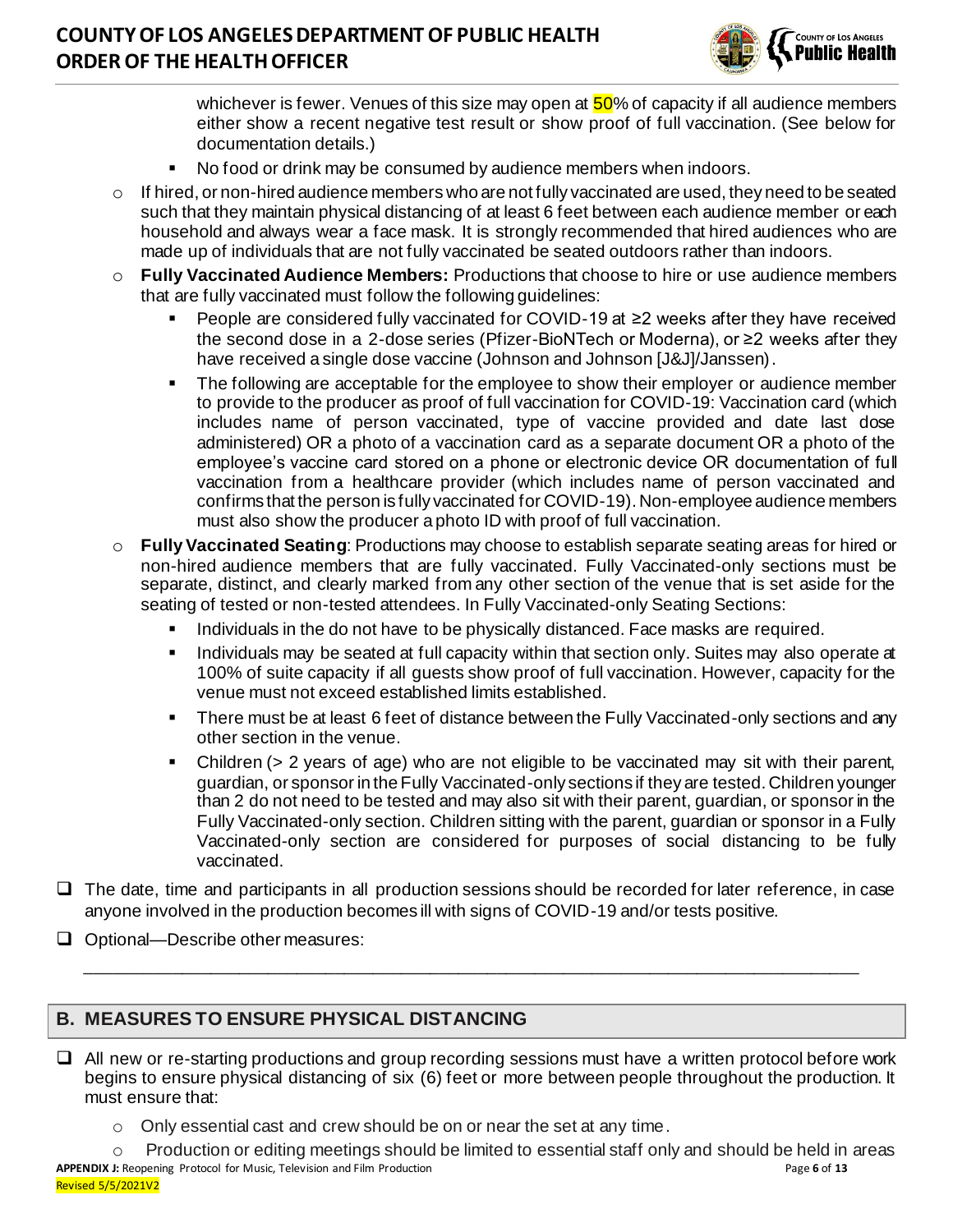

where physical distancing can be maintained.

- o Strategies may include breaking production participants into teams of the smallest size feasible, that access set or studio areas at different times with minimum overlap or intermingling.
- $\circ$  All cast and musicians performing work in which they cannot wear a face mask (e.g., actors, wind and brass instrument players, singers) should strive for a minimum of 12 feet of social distancing during rehearsal or performance, or perform alone in a sound booth. Barriers such as Plexiglas may be used to supplement safety.
- ❑ Where feasible, all workspaces shall have one directional traffic (separate entrances and exits) to prevent contact or crowding near doorways.
- $\Box$  Elevator capacity is limited to the number of people that can be accommodated while maintaining a six (6)foot physical distance between riders; during peak building entry and exit times, this number can be adjusted to four (4) individuals or fewer at a time for any elevator that does not allow for six (6)-foot physical distance between riders. All riders are required to wear face masks. Consider elevator sizes, number of building floors, and daily number of employees and visitors to establish physical distancing guidelines appropriate for elevator riders.
- ❑ To ease elevator traffic, stairwells have been opened for "up" or "down" traffic with increased cleaning of stairwells.
- ❑ Furniture in lobbies and in employee break rooms, green rooms and trailers and other common areas is separated by at least six (6) feet to support physical distancing.
- ❑ All shop (props, costume, design, electrical equipment, etc.) and manufacturing locations on the lot work with clients on an appointment-only basis to prevent formation of lines or groups. Shopping is performed virtually as much as possible or is limited to one shopper at a time. Any printed catalogue of offerings should be single-use and assigned to the one client and not re-used. If a client must wait for an item, they should wait outside as much as possible.
- ❑ All staff, cast, crew, musicians, vendors, clients and other visitors have been instructed to maintain at least a six (6) feet distance from each other at all times, except when specific tasks require closer work.
- ❑ Rehearsals that are not part of work associated with a specific production are not allowed**.**
- ❑ In offices, film and sound editing areas, employee workstations are separated by at least six (6) feet and common areas are configured to limit employee gatherings to ensure physical distancing of at least six (6) feet. A maximum capacity for each office, meeting room and floor should be established and posted.

#### **C. GENERAL MEASURES FOR INFECTION CONTROL**

- ❑ HVAC systems in all buildings are in good working order; to the maximum extent possible, ventilation has been increased in all spaces, including offices, recording areas, meeting rooms, stages, green rooms and trailers, and on-lot shops. Effective ventilation is one of the most important ways to control small aerosol transmission. The status of the HVAC system is assessed by on-location scouting. Consider installing portable high-efficiency air cleaners, upgrading the building's air filters to the highest efficiency possible, and making other modifications to increase the quantity of outside air and ventilation in all working areas . See California Department of Public Health Interim Guidance for Ventilation, Filtration and Air Quality in Indoor Environments for detailed information.
	- o Please Note: Ventilation and other indoor air quality improvements are an addition to, and not a replacement for, mandatory protections including wearing face masks (except in certain high-risk environments that require using proper respiratory protection), maintaining at least six feet of distance between people, washing hands frequently, and limiting activities that bring together people from different households.
- ❑ All contracts, scripts, music sheets, and any other documents that are normally shared are either distributed digitally, or are printed and individually assigned to cast, crew and musicians to avoid sharing.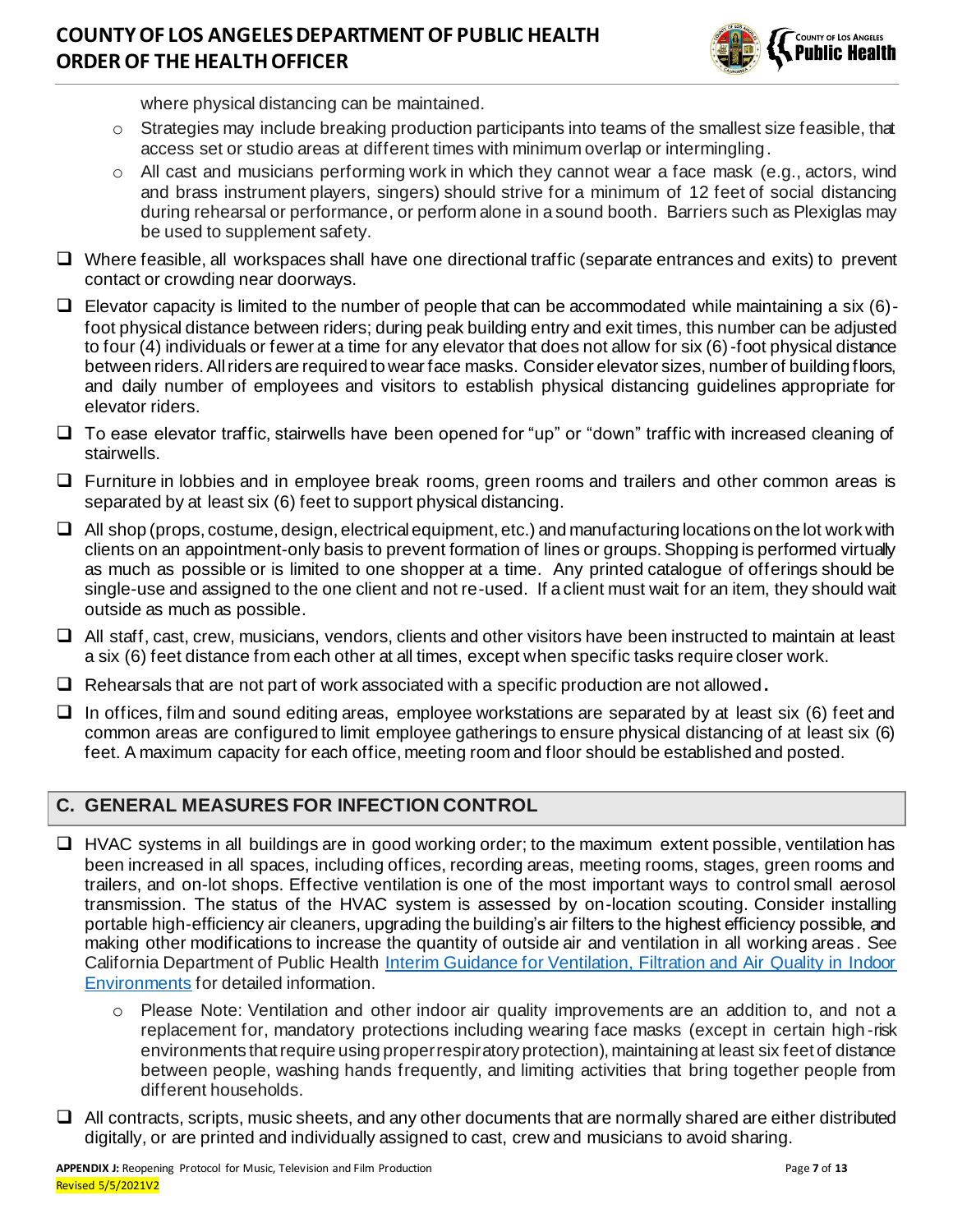

- ❑ Before and after filming or recording sessions, group editing, or other meetings, frequently touched objects (e.g., tables, doorknobs or handles, printers, props, common equipment) are disinfected using EPA approved disinfectants. Such surfaces should be cleaned at least one time a day.
- ❑ Sets, production spaces, and the entire facility are cleaned at least daily, with restrooms and frequently touched areas/objects cleaned more frequently as determined is necessary based on high traffic use.
- ❑ All visitors are instructed that they must wear face masks over their nose and mouth at all times in the facility unless they are alone in a closed office. This applies to all adults and to children 2 years of age and older. Individuals who have been instructed by their medical provider that they should not wear a face mask must wear a face shield with a drape on the bottom edge, to be in compliance with State directives, as long as their condition permits it. Masks with one-way vents on the front must not be worn. To support the safety of your employees and other visitors, a face mask should be made available to visitors who arrive without them.
- ❑ Cast that are minor children may be accompanied by up to two (2) adults such as a parent, guardian and/or educator. Children must stay with their parent or guardian and avoid touching any other person or any it em that does not belong to them and remain masked, if age permits, when not on set.
- ❑ Entry screening is conducted before visitors may enter the facility. Checks must include a check-in concerning cough, shortness of breath, difficulty breathing and fever or chills and whether the individual is currently under an isolation or quarantine order. These checks can be done in person or through alternative methods such as on-line check in systems or through signage posted at the entrance to the facility stating that visitors with these symptoms should not enter the premises.
	- Negative Screen (Cleared). If the person has no symptom(s) and no contact with a known COVID-19 case in the last 10 days, they can be cleared to enter for that day.
	- o Positive Screen (Not Cleared):
		- If the person has had contact with a known COVID-19 case in the last 10 days or is currently under quarantine orders, they may not enter and must be sent home immediately to quarantine at home. Provide them with the quarantine instructions found at ph.lacounty.gov/ covidquarantine.
		- If the person is showing any of the symptoms noted above or is currently under isolation orders, they may not enter and must be sent home immediately to isolate at home. Provide them with the isolation instructions found at ph.lacounty.gov/covidisolation.
- ❑ Hand sanitizer, tissues and trash cans are available to all cast, crew, musicians and staff at or near the entrance of the facility, throughout offices and recording studios, near a set and on location. Non touch trash receptacles are preferred.
- $\Box$  All payment portals, pens, and styluses are disinfected at least once daily.
- ❑ Props, costume and set materials that can be more easily disinfected are preferred.
- ❑ All cast and crew must wear a face mask and must wash or sanitize hands before touching props, costumes, or set materials. During filming, cast may use these items without wearing a face mask.
- ❑ All props, costumes and set materials must be disinfected before first use on the set, and between uses by different actors.
- ❑ Where feasible, cast will bring their own props (e.g., cell phone) and costumes to avoid sharing.
- ❑ All trucks and other vehicles must be disinfected after each use**.**

#### **D. MEASURES THAT COMMUNICATE TO STAFF, CAST, CREW, VISTORS, VENDORS AND CLIENTS**

- $\Box$  A copy of this protocol is given to all people, in all roles, that enter the facility or the on-location set.
- ❑ A copy of this protocol, or if applicable, the facility's printed Los Angeles County COVID-19 Safety Compliance Certificate is posted at all public entrances to the facility. For more information or to complete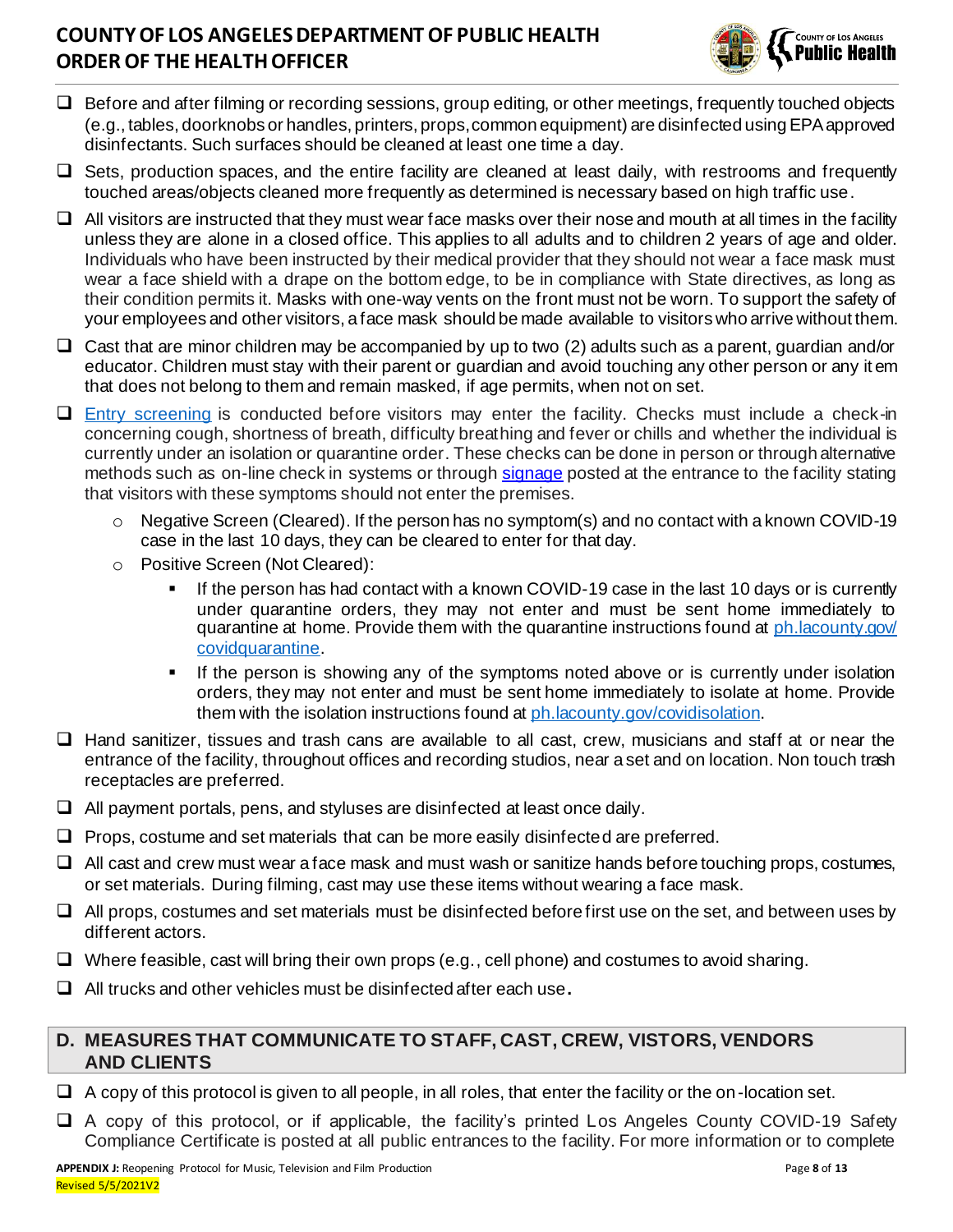

the COVID-19 Safety Compliance self-certification program, visit: http://publichealth.lacounty.gov/ eh/covid19cert.htm. Facilities must keep a copy of the Protocols onsite at the facility for review, upon request.

- ❑ Signage is posted throughout the facility or set to convey the following information:
	- People ill with signs of COVID-19, or that have tested positive for the virus, are not permitted to enter.
	- o People that are under quarantine after possible exposure to another person with possible or confirmed COVID-19, are not allowed to enter.
	- o Face mask requirements.
	- $\circ$  Capacity limits for specific meeting rooms, break rooms, dining areas, recording rooms, film sets, and vehicles, (posted on or just outside of the entrance to these locations).
	- o Procedures for symptoms checks, temperature checks. (posted in check-in areas)
	- o Contact information for the on-set COVID-19 Compliance Officer (C19CO).

### **E. MEASURES THAT ENSURE EQUITABLE ACCESS TO CRITICAL SERVICES**

❑ Measures are instituted to assure access for cast, crew and musicians who have mobility limitations and/or are at high risk in public spaces.

#### **F. MUSIC PRODUCTION**

In addition to complying with all other relevant sections of this protocol music production activities should also adhere to the list below:

- ❑ All sessions should be booked in advance with the expected number of participants recorded at booking to ensure that physical distancing can be maintained. A visitor log should be maintained with name and contact information of all participants.
- $\Box$  Individuals admitted to the studio at any particular time (including talent and crew) must be limited to essential personnel only. This includes artists, songwriters, photographers/videographers, and the people who can accompany them, must be strictly limited to essential personnel only.
- ❑ Wherever feasible, everyone utilizing the studio should use their own equipment (including cameras, headsets, microphones, consoles), desks, phones, supplies, etc. If equipment must be shared, it should be sanitized at least once daily.
- ❑ Distance markers must be provided to indicate adequate social distancing. Microphones, consoles, and other equipment must be set up to facilitate social distancing.
- $\Box$  Those entering the studio must wear a face mask over the nose and mouth whenever they are near others, especially in common areas including lounges, kitchens, bathrooms.
- ❑ All musicians and singers performing work in which they cannot wear a face mask (e.g. wind and brass instrument players, singers) should strive for a minimum of 12 feet of social distancing during rehearsal or performance or perform alone in a sound booth. Barriers such as Plexiglas may be used to supplement safety.
- ❑ *Fully Vaccinated Music Productions:* If all cast, musician performers in a band or orchestra, and all crew an staff present during rehearsal, recording or performance are fully vaccinated, singers and wind and brass musicians need only maintain 6 feet of physical distancing (instead of 12) from all others while performing**.**  The production must secure a periphery around the production and not admit any unvaccinated people into the area during the rehearsal or performance.
- ❑ Talent must arrive with hair and makeup done if needed.
- ❑ Contractors should ideally accept tax forms and other collectively bargained forms (Cartage) digitally, or via mail.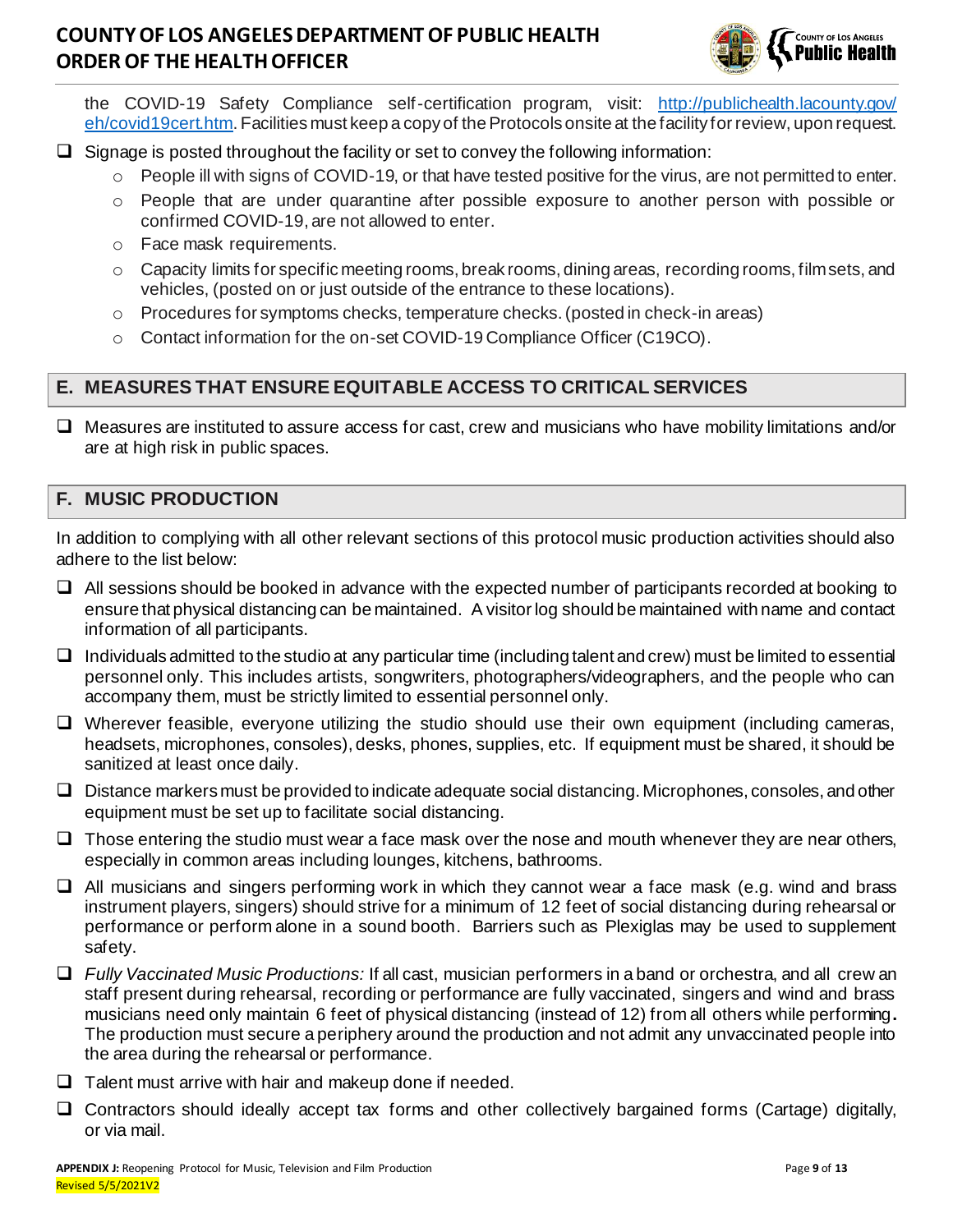

- ❑ Copies of acknowledgement forms regarding studio policies and written notices will be placed, close to entrances.
	- o Forms should be sent electronically in advance to contingent workers and visitors for e-signature, if possible, to minimize physical contact at the studio.
- ❑ As much as feasible all financial transactions should be arranged in advance or following the session through contactless systems. Transactions or services that can be offered remotely should be moved on-line.

### **G. AUDITIONING SESSIONS**

- ❑ Auditioning should be performed remotely, through tools such as videoconferencing, as much as possible.
- $\Box$  When in-person auditioning is used, the following are required:
	- $\circ$  Appointments must be used to prevent crowding. No open calls are allowed.
	- $\circ$  All attending the session are required to wear face masks; the person auditioning may remove their face mask for the audition if appropriate.
	- $\circ$  Single use printed scripts given to each participant, no sharing of scripts.
	- o The individual auditioning must wait outdoors, and away from others for their appointment.
	- o Multiple person auditions must maintain at least six (6) feet of distance between individuals.

### **H. SCENE RESTRICTIONS**

- ❑ All cast shall wash or sanitize hands when beginning the filming of a scene and not touch their face during the filming session. Any crew that must interact with the set or cast must also wash or sanitize their hands at the beginning of filming and must wear a face mask.
- $\Box$  Any work, including scenes, requiring cast or crew to be closer than six (6) feet must be as brief as possible and cast must be as silent as possible to avoid spreading droplets through talking. Scenes with direct prolonged physical contact between cast (intimate scenes, fight scenes) are discouraged at this time.
- ❑ Large crowd scenes are not recommended.
- ❑ All on location filming must adhere to operating hours between 7am and 10pm whenever feasible.

### **I. CRAFT SERVICES AND CATERING**

- $\Box$  All actors and crew shall wash or sanitize hands before handling any food.
- ❑ No buffets allowed.
- ❑ No communal food or drink service (no coffee pot, no single service coffee maker).
- $\Box$  All food and drink must be single serving only.
- ❑ Craft service dining should be held outdoors if feasible.
- ❑ Sit-down meals: Dining must occur only in designated dining areas. It is recommended to have cast and crew eating in shifts with fewer people. Seating for sit-down meals must be large enough to allow for physical distancing of at least six (6) feet between persons eating and should be done outdoors, if feasible. Alternatively, cast and crew may dine alone in closed offices. Indoor meals are discouraged, but it is permitted at the following capacity limits:
	- $\circ$  Red Tier: 25% maximum indoor capacity of the designated indoor dining area, or 100 individuals, whichever is fewer
	- o Orange Tier: 50% maximum indoor capacity of the designated indoor dining area or 200 individuals,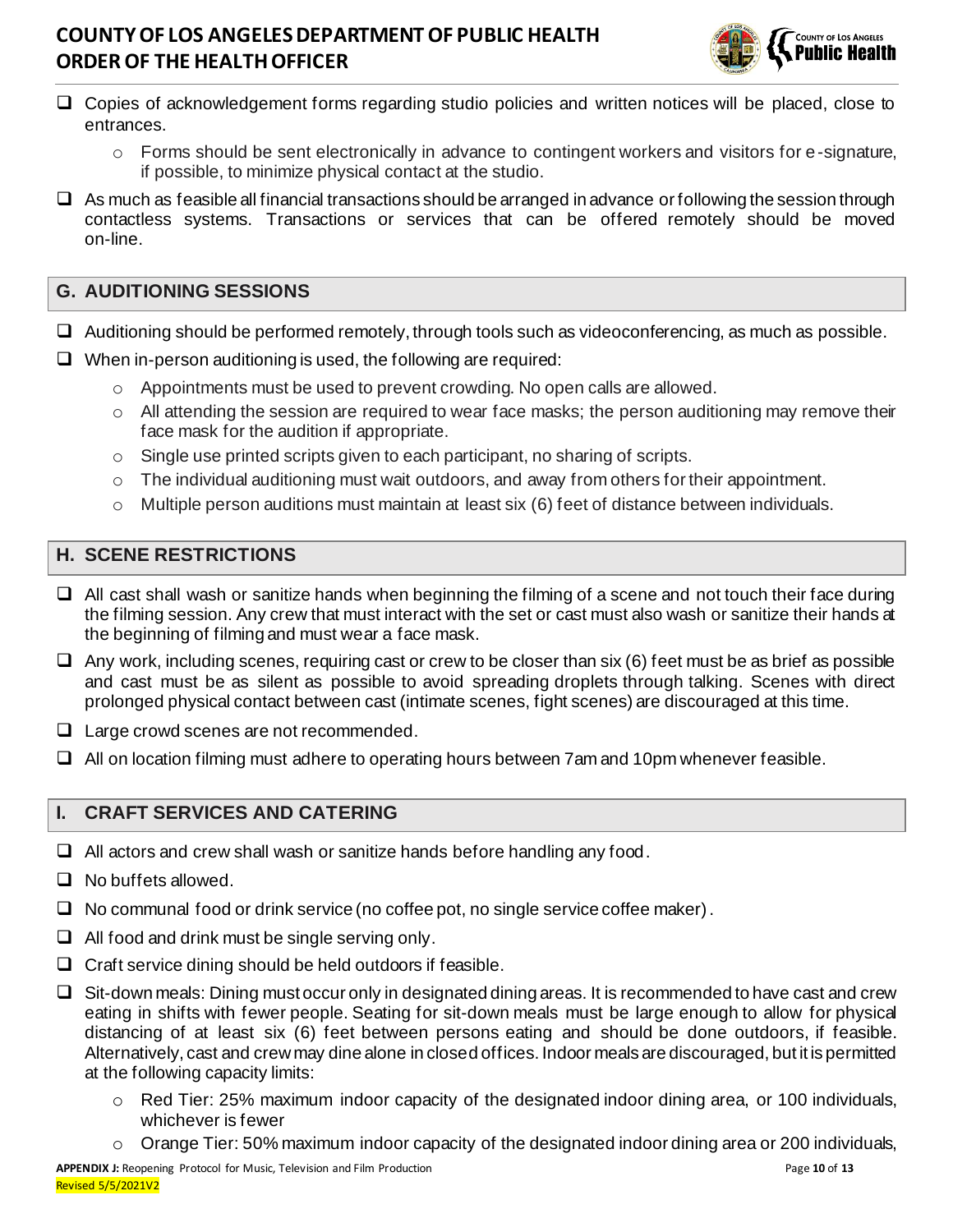

#### whichever is fewer

#### $\circ$  Yellow Tier: 50% maximum indoor capacity of the designated indoor dining area.

- ❑ Occupancy is reduced and space between employees is maximized in any room or area used by employees for meals and/or breaks. This has been achieved by:
	- $\circ$  Posting a maximum occupancy that is consistent with enabling a distance of at least six feet between individuals in rooms or areas used for breaks; and
	- o Staggering break or mealtimes to reduce occupancy in rooms or areas used for meals and breaks; and
	- o Placing tables at least eight feet apart and assuring six feet between seats, removing or taping seats to reduce occupancy, placing markings on floors to assure distancing, and arranging seating in a way that minimizes face-to-face contact. Use of partitions is encouraged to further prevent spread but should not be considered a substitute for reducing occupancy and maintaining physical distancing.
- ❑ Hydration Breaks: Brief removal of the face mask is allowed in other areas of the production only for brief drinks of water or other liquids. The person must be at least 12 feet away from others and immediate ly place their mask back on. It is recommended that the location of these hydration break areas be pre-designated.
- ❑ All additional Public Health Requirements related to food service must be followed.
- $\Box$  Any food brought by individuals should be labeled and may not be shared.
- ❑ Food and drinks may be consumed only in designated areas or closed offices (when individual alone). Face masks must be worn at all times in all other areas.
- ❑ If water is served from water dispensers, then levers or buttons on the dispenser should be cleaned after each use. It is preferable that beverages are served in single use containers.

#### **J. WARDROBE, HAIR & MAKEUP**

- ❑ Hands-on assistance with these services should be limited only to cast that require it and cannot do it themselves.
- ❑ Actors and crew must wash or sanitize their hands before any hands-on styling or costume session, and wear face s during sessions as much as possible. During the application of makeup, since a face mask cannot be worn the actor should stay as silent as possible to avoid spreading droplets though talking.

❑ Members of the crew who consistently work within six feet of cast or talent who are not wearing face masks (e.g., providing hands-on styling, make-up or costume assistance) must wear a secondary barrier (e.g., a face shield or safety goggles) in addition to a face mask. All workers should minimize the amount of time spent within six feet of others. Face shields or goggles are optional for employees that show proof of full vaccination to their employer; wearing a mask is still required. For fully vaccinated employees who have shown proof of their full vaccination against COVID-19 and choose not to wear a face shield, the employer should create and keep a written record that documents that each of these employees has shown them acceptable proof of full vaccination. The employer does not need to keep a copy of the proof of full vaccination shown.

- o People are considered fully vaccinated for COVID-19 at ≥2 weeks after they have received the second dose in a 2-dose series (Pfizer-BioNTech or Moderna), or ≥2 weeks after they have received a singledose vaccine (Johnson and Johnson [J&J]/Janssen)
- $\circ$  The following are acceptable for the employee to show their employer as proof of full vaccination for COVID-19: Vaccination card (which includes name of person vaccinated, type of vaccine provided and date last dose administered) OR a photo of a vaccination card as a separate document OR a photo of the attendee's vaccine card stored on a phone or electronic device OR documentation of full vaccination from a healthcare provider (which includes name of person vaccinated and confirms that the person is fully vaccinated for COVID-19).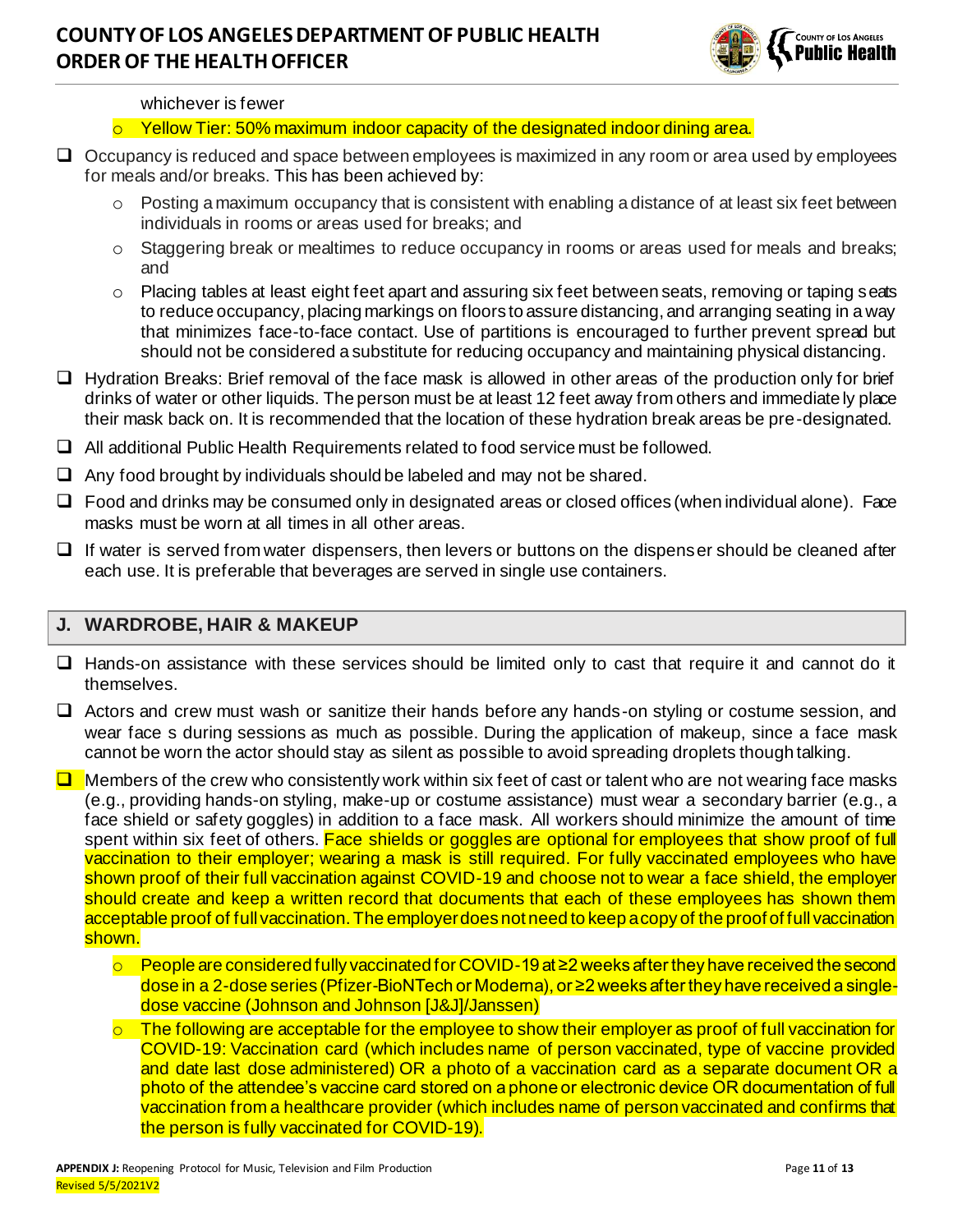

 $\Box$  The date, time and crew in the session should be recorded for later reference, in case either the cast member or wardrobe/hair crew become ill with COVID-19.

### **K. LOCATION SCOUTING AND FILMING**

- $\Box$  Scouting should be performed virtually or rely on existing site photographs where possible.
- ❑ Locations must be completely secure to prevent access by the public. Locations should be remote, fenced or otherwise well-secured from public access.
- $\Box$  Locations must have enough space to allow for physical distancing for all cast and crew holding and common areas, the video village, craft services/dining, and all other work areas.
- ❑ Location rental or access time must allow for the extra time needed for safe check-in to the site, and extra time for hand hygiene and repeated disinfection of surfaces.
- ❑ Outdoor or large open indoor spaces are inherently safer by virtue of the greater capacity to achieve physical distancing and/or ventilation. Small closed indoor spaces without proper ventilation should not be used.
- ❑ A workflow and COVID-19 safety protocol must be written before filming occurs and shared with all cast and crew on location.
- ❑ A listing of all cast and crew participating in the filming must be maintained in case there is a need to perform contact tracing in the event of an illness or positive viral test in cast or crew.
- ❑ Physical distancing of at least six (6) feet between people is required on all off -camera areas including the cast and crew holding and common areas, the video village, craft services/dining, and all other work areas. Provide additional areas, equipment (such as video village monitors) to allow for distancing.
- ❑ Only essential cast and crew should be on or near the set at any time and physical distancing must be maintained.
- $\Box$  If transportation is needed between filming sites, use a higher-capacity vehicle as much as possible to allow for six (6) feet of physical distancing as much as is feasible. Establish a passenger capacity number and post it on the side of the vehicle. If needed, provide more vehicle trips with fewer passengers per trip. Require face masks for all passengers (including cast) and driver, leave windows open, if possible, during the ride.
- $\Box$  All off-camera staff must wear face mask throughout the workday.
- $\Box$  All cast and crew should stay on location during the workday, including all breaks.
- ❑ All on location filming must adhere to operating hours between 7am and 10pm whenever feasible.

### **L. FILM PERMITTING**

- ❑ Productions that consist entirely of remote/virtual work and filming or recording, with no contact between cast, crew, and musicians, are safest and should be prioritized if possible.
- ❑ The production must meet all other requirements for ON LOCATION FILMING and SCENE RESTRICTONS in this checklist.

#### **Any additional measures not included above should be listed on separate pages, which the business should attach to this document.**